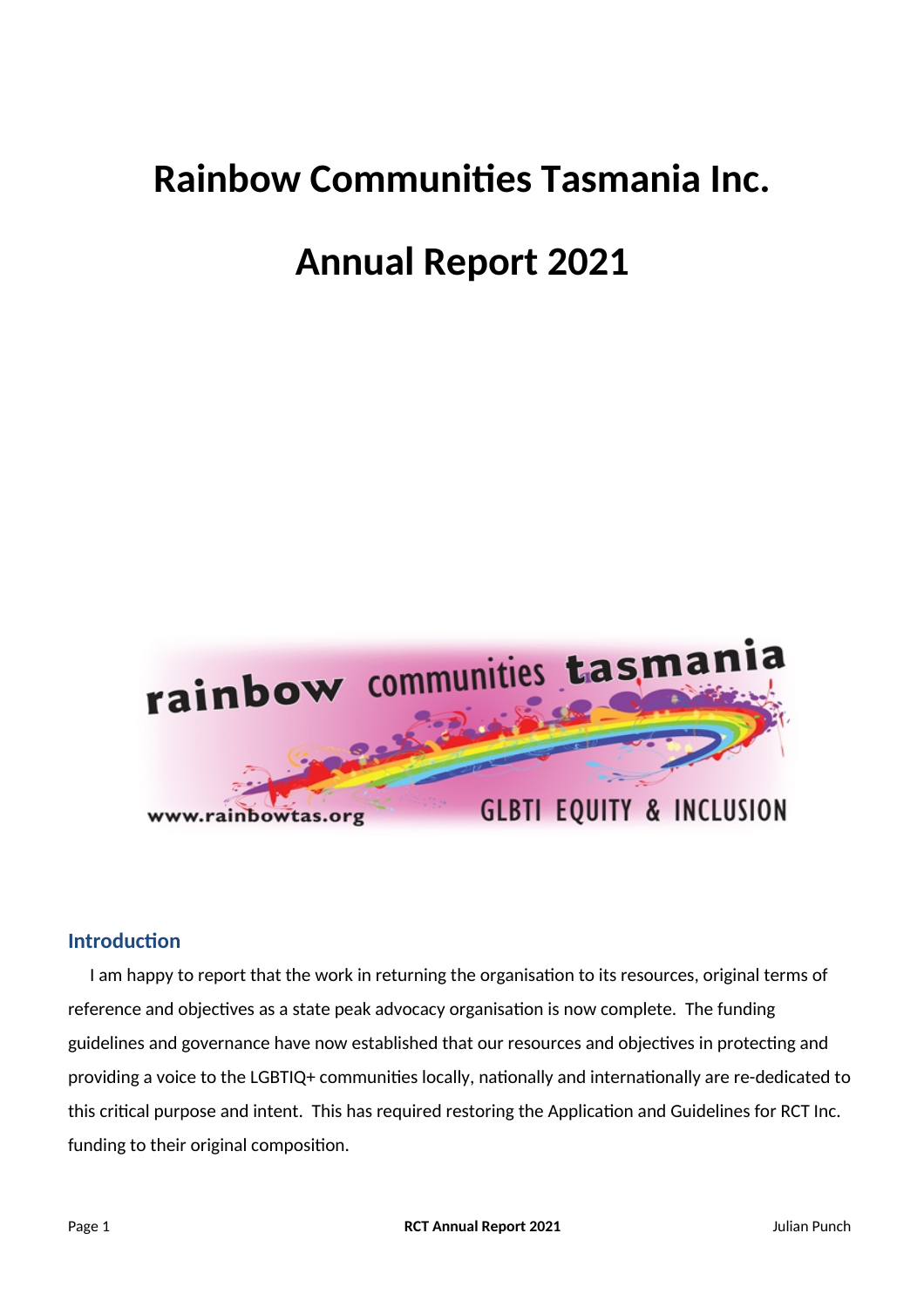Our membership has substantially increased and the Secretary, Brian Doran has established an active group of Friends who support our active pursuit of issues that oppose any discrimination and improve our position as acknowledged, respected and celebrated members of the our local, national and international communities.

We are very grateful to Jo Goodman who as a dedicated volunteer has restored and renewed the Rainbow Communities Tasmania Website at https://www.rainbowtas.org/

Jo has been a longstanding executive member of RCT Inc. Her restoration of the website has been a major work. Thank you Jo.

Unfortunately during the periods of rejection and compliance of our advocacy role and the funding that had been supplied for specific application to social issues, some considerable amounts of funds that had been raised through RCT's Coming Out Proud Program and the League of Gentlefellows catered, safe-space, social functions were misappropriated to areas not intended as recipients of fundraising. This lack of compliance is regrettable, but is now at an end as we return to the following projects being funded by RCT Inc.

- Suicide prevention
- Racist-based homophobia
- Support for SOGI (Sexual Orientation and Gender Identity) international communities
- LGBTIQ+ youth and elderly communities
- Engaging councils and organisations in LGBTIQ+ cultural awareness, anti-discrimination training and local programs of support
- Safe-Space social functions and sponsorship
- During covid we have increased our activities through virtual meetings and advocacy activity. This has included the following activities:
	- Rural Week LGBTI+ Cultural Awareness Training for medical students in fve regions, developing a gay-friendly medical model
	- Reviving the Coming Out Proud Program in several municipal areas commencing with Kingborough and the Huon Valley Areas
	- Support and engagement of SOGI people and the UN IE (United Natons Independent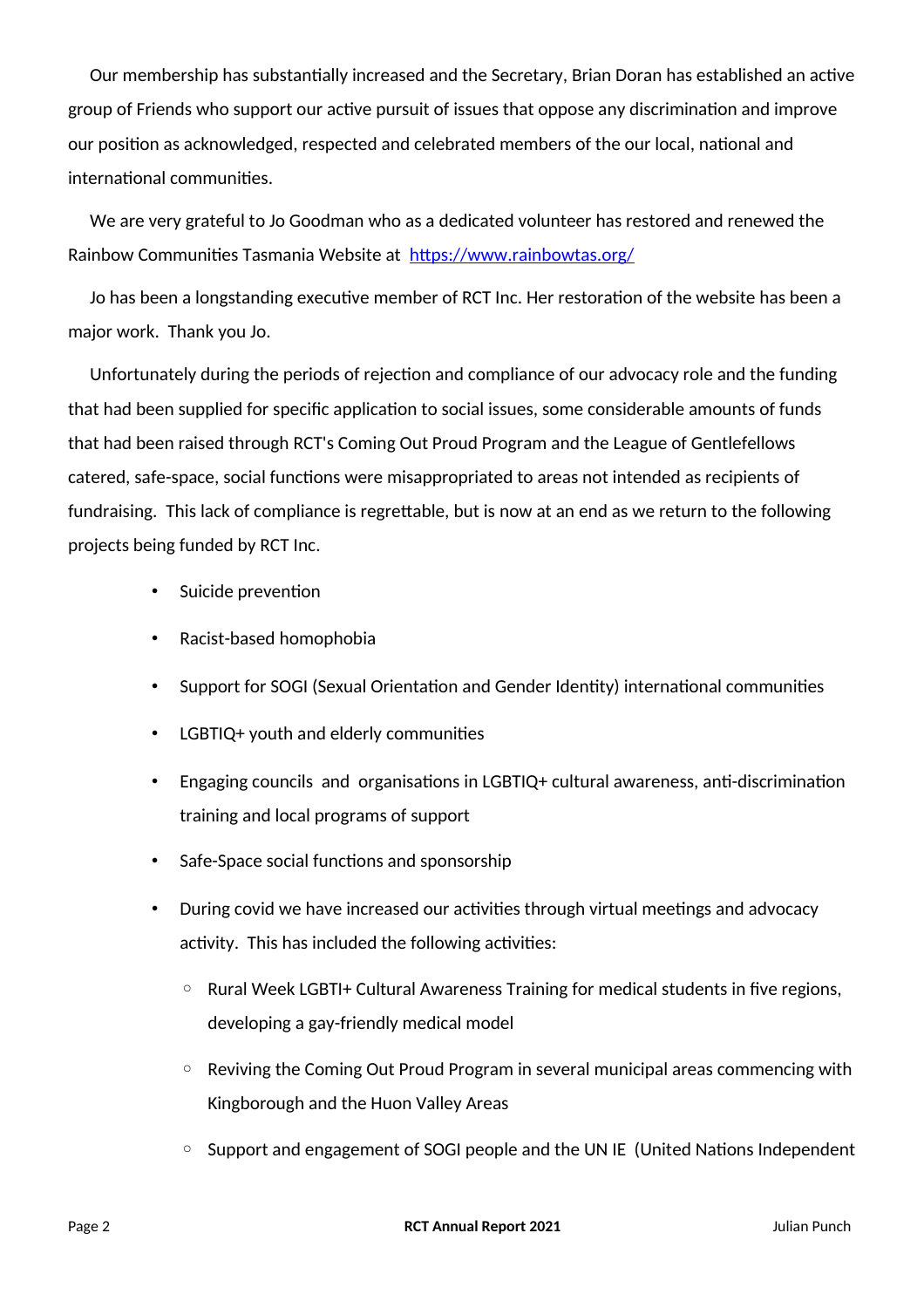Experts) in the 72 Countries that execute, imprison, persecute and torture them

 $\circ$  Engagement in the religious freedom debate following the marriage equality debate with advocacy support for the sections of the LGBTIQ+ communities that took the brunt of the homophobia that increased in the general communites at every level.

#### **RCT Inc. Submission to UN SOGI Independent Expert Victor Madrigal-Berloz**

In conjunction with the work of the Oxford University Refugees Centre on Forced Migration Review -Issue 42 - April - Sexual Orientation Gender Identity and the Protection of Forced Migrants [<htp://www.fmreview.org/sogim>](http://www.fmreview.org/sogim), RCT Inc. President Julian Punch made a submission to the UN SOGI Independent Expert (UN IE), Victor Madrigal-Berloz.

The Review details that while LGBTIQ+ people form on average 10% of the population, in the forced migration populations it may reach twice this figure. It also details post traumatic health disorder (PTSD) in this populaton caused by the signifcant mental health pressures of their situaton.

*RCT Inc. has developed a natonal involvement in the 72 Countries that execute, imprison, torture and persecute SOGI people.*

Julian Punch responded to an invitation from a SOGI person by making seven visits to Bangladesh in order to learn about the situation, gain an understanding of the issues that these people face and to learn how to work with SOGI forced immigrants and their daily contact support people. It is noted that these people are in constant fear for their lives, unable to escape their country of origin, nor able to openly share a relatonship with another person of the same sex.

Daily we are hearing/sharing the distress of the fear and reality of forced arranged marriages of SOGI people to an 'opposite' sex person and the honour killings by family members of their SOGI relatves following failure of these forced relationships. It has also led to understanding the development of a Code of Safety and Security for anyone working in this area. We have seen breaks in these practices by careless workers lead to honour killing beheadings and executons.

As a consequence, every SOGI person from these countries observes a total secrecy about their personal or family details, also meaning that they are unable to form open relationships or meet for social purposes. It is also impossible to process humanitarian or protection visas in their home countries given life-threatening retaliatons.

Human Rights Commissioner, Chris Sidoti has, from start of our visits, supported our fundamental commitment to this internatonal endeavour. The failure of Australia to recognise our internatonal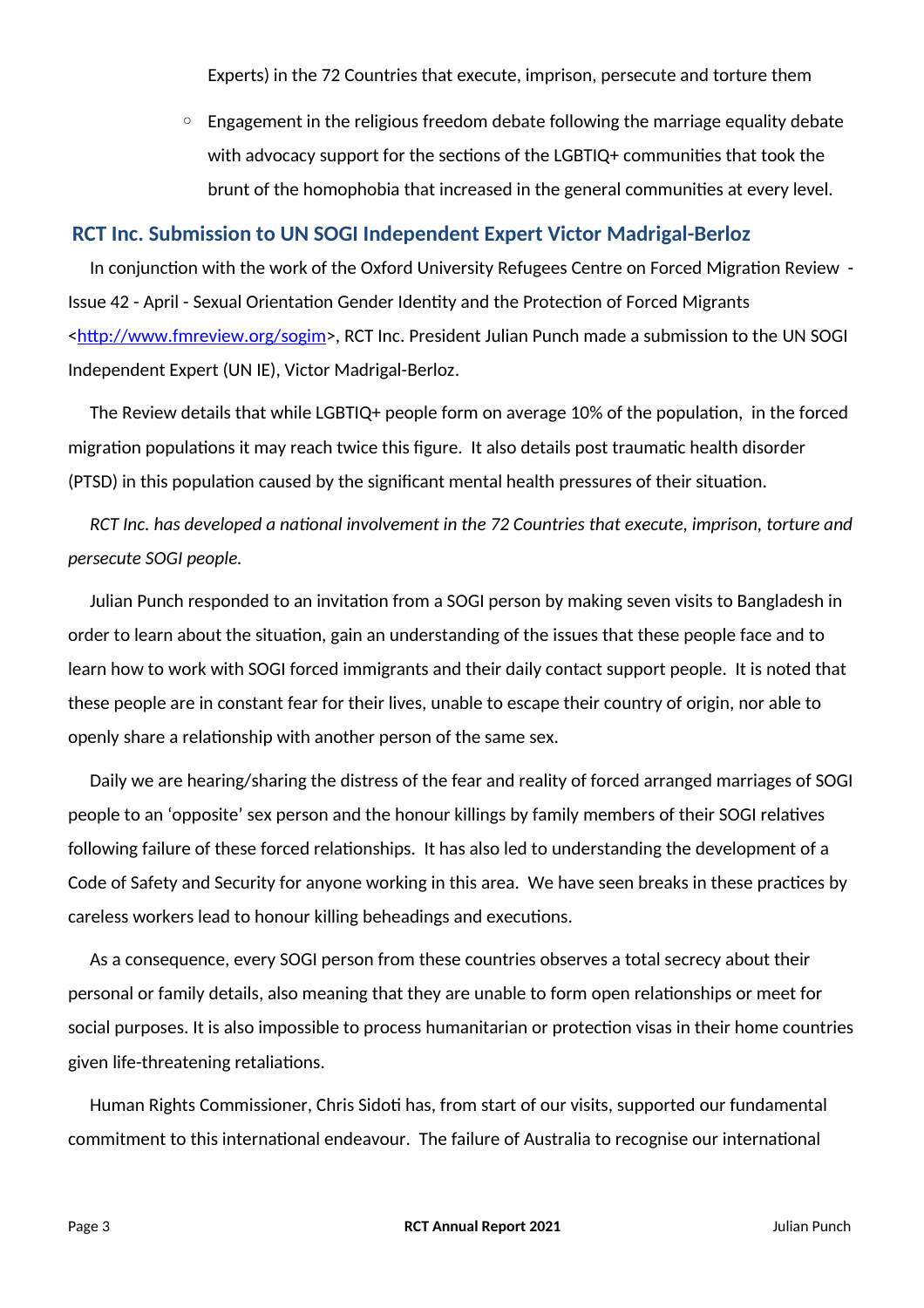commitment to the UN Human Rights Convention on Asylum Seekers and the particular protocol for SOGI people, is a gross abrogation of the Convention which continues the awful oppression of SOGI people and puts Australia into association with the countries that are in denial of basic human rights.

Our unique involvement and work with SOGI people:

- Assists them in their country of origin to develop and understand their sexuality
- Assists with humanitarian visas to Australia
- Assists them to flee their country of origin (pathway to freedom) as required for their situation as refugees, e.g. UN humanitarian visas, student visas, partnership visas etc.
- Assists them, if they reach Australia, to gain protection visas.

All this work and the lessons learned have led to developing and supportng our submission to the to UN SOGI Independent Expert, Victor Madrigal-Berloz. Our submission is underpinned by our contact in the 72 countries forming peak consultants developing detailed proposals as follows.

You can support our submission to the UN IE by email to OHCHR-IE Sexual Orientation and Gender **Identty at the following email address: [ohchr-ie-sogi@un.org](mailto:ohchr-ie-sogi@un.org)**

- 1. RCT Inc. frst basic request is that *the UN Independent Expert recommends that every UN Country Team has a designated SOGI focal point (Officer) who is named and promoted on the UN country website, with contact details provided*
- 2. Secondly from our growing experience we also want to request that *the IE devote one of his periodic reports to the Human Rights Council or to the General Assembly to the issue of internatonal protecton for persons who experience, or are at risk of, persecuton on the basis of their SOGI. The* report could draw on the experiences of those SOGI people who are in touch with RCT Inc. The report could examine
	- Why international protection is required
	- What the responsibilities of UN entities, like UNHCR, are
	- What the responsibilities of individual States are.
- 3. Thirdly, understanding that the IE also has a functon of following up on individual complaints, he 'transmits urgent appeals and letters of allegation to States with regard to cases of violence and discrimination against persons on the basis of their sexual orientation or gender identity'.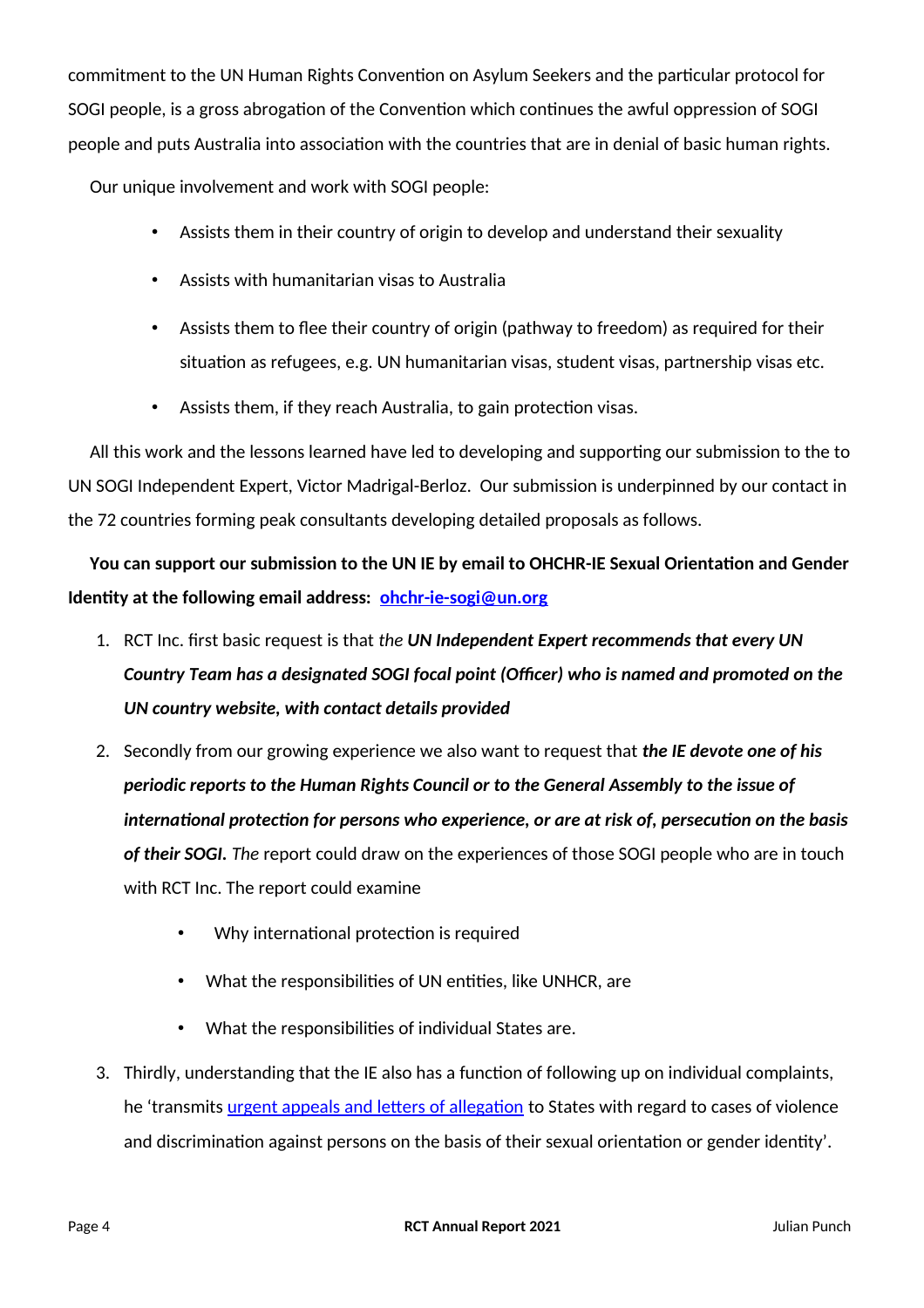While we understand that this is a subject of dangerous and life threatening implications for the complainant, given that the IE can't transmit an urgent appeal or letter of allegation without naming the person at risk and yet naming the person, can increase the risk immeasurably. From our experience we would request *the IE seek additonal guidance as to how this functon can be exercised in the context of SOGI where the risks are so great if persons are identfed.*

- What avenues are there to perform this function without identifying individuals at risk?
- What re-assurance can be given to complainants that complaining to the IE will not make their situation worse?
- A guidance note that addresses these issues would be of assistance to the individuals concerned and would also assist the IE to perform his mandate more effectively. In normal life the issue of 'sanctuary' is critical.
- We would also add that this is the situaton that all SOGI people seeking Humanitarian or Protection visas face in their home countries as well as 'honour' killings' in their planning and execution cross over national boundaries.
- It is also an issue of importance in the training and credentaling of anybody working with SOGI people from the 72 countries in question. In our organisation I am responsible independently and secretly for the SOGI work in the 72 Countries. We have had some instances where information on SOGI people has leaked out of 'diplomatic' International organisations with terrible consequences.
- 4. We have discussed in detail the positon and mandate of the Independent SOGI Expert as defned on his website and the video to SOGI people we are in contact with, that they are of necessity legalistic and the video western stylised and very difficult, if not impossible, to comprehend for the standard SOGI person. *They need some shorter, more readable version that people from diferent language bases can understand in their required pathway to freedom.*

The work of RCT Inc. in this nationally significant work has been assisted and supported by the Pride Foundation in Sydney with offered funding to establish a peer support group. Following this offer, RCT Inc. and the Tasmanian University Student Association (TUSA) propose to collaborate to create a peer-led support group for LGBTQIA+ refugees and international students at the University of Tasmania.